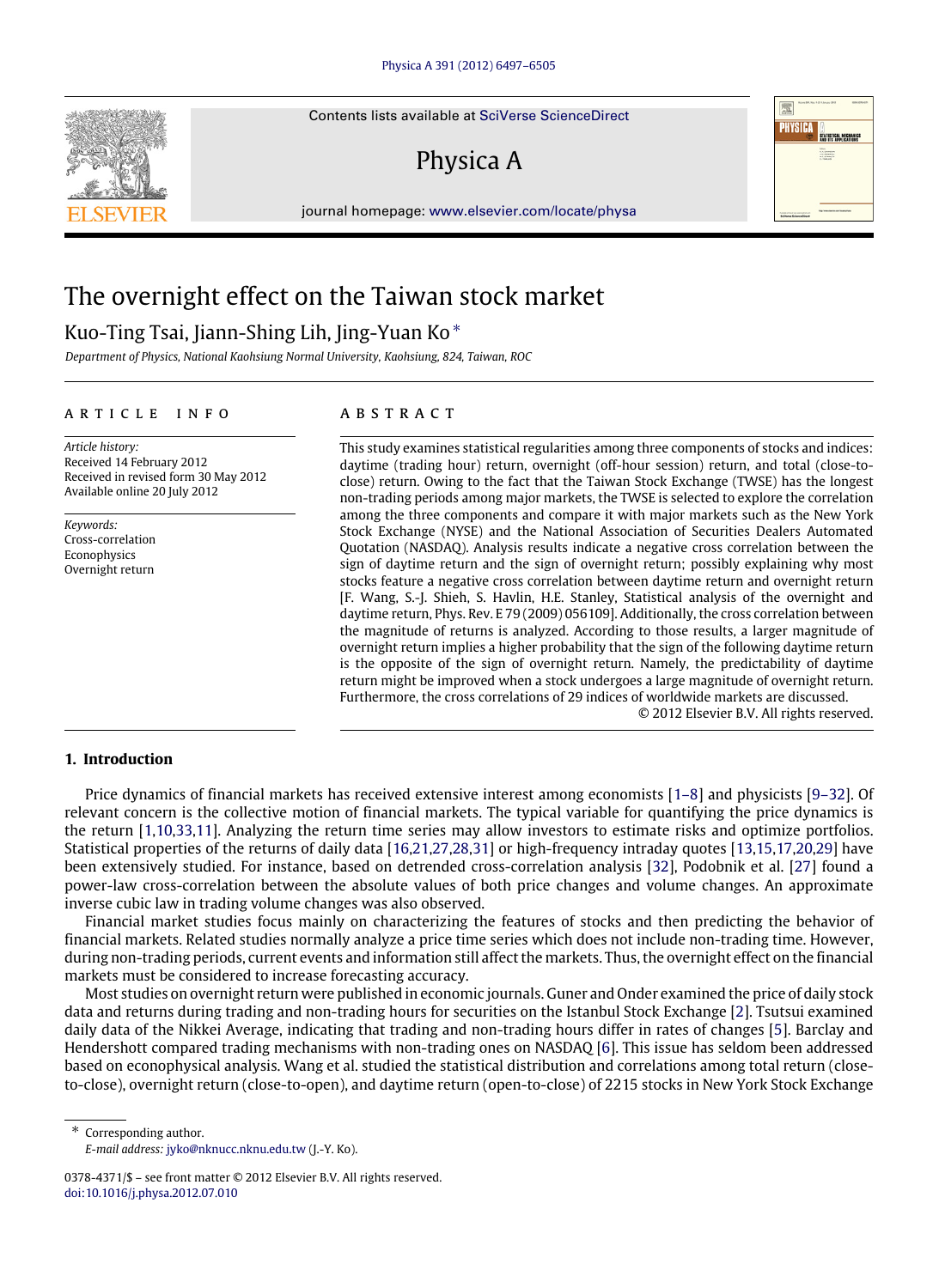<span id="page-1-0"></span>

**Fig. 1.** Illustration of the definition of the three types of returns.

(NYSE) from 1988 to 2007 [\[28\]](#page--1-8). In addition to a strong cross correlation between daytime returns and total returns that study found that daytime returns and overnight returns tended to be anti-correlated. Above studies generally focused on how price returns during trading hours and overnight price returns during non-trading periods differ. This study attempts to determine how non-trading periods affect the subsequent trading hours.

Although, most econophysical studies in the recent decade have focused only on main markets or large capitalization markets, many financial markets have adopted electronic trading systems to increase efficiency and disclose trading information. Thus hot money not only flows in local markets, but also inflows emerging or small capitalization ones, which leads to the important question ''What is the overnight effect on price returns in different markets?''. This study analyzes the datasets of stocks in NYSE and NASDAQ (i.e. large capitalization markets), and the Taiwan stock exchange (TWSE) (i.e. a small capitalization market). Established on February 9, 1962, TWSE had a market capitalization value of US\$837710.9 million in April 2011 (i.e. the world's 22nd-largest domestic market capitalization globally), according to the World Federation of Exchanges (WFE) database. TWSE thus has a typically smaller market capitalization than that of NYSE (US\$14721845.3 million) and NASDAQ (US\$4195339.3 million). Moreover, the trading period of TWSE lasts from 9:00 to 13:30. The nontrading period is longer than that of major markets, implying that more events and news might occur during non-trading periods.

#### **2. Data analysis**

This study collected the daily opening price and closing price of stocks from three distinct markets: (a) 755 stocks in TWSE, a major stock market in Asia with shorter trading hours globally; (b) 2478 stocks in NYSE, recording trades for all securities in the United States stock markets; and (c) 2590 stocks in NASDAQ, the largest electronic screen-based equity securities trading market in the United States. This study did not analyze the quotes before August 2, 1993, largely owning to the fact that the electronic trading system of TWSE was upgraded to a fully automated securities trading (FAST) system in 1993. Thus, the study period here lasted from January 1, 1994 to April 30, 2011. The length of stocks ranges from 327 to 4513 trading days, which exclude the latest listed companies after 2010. Additionally, many companies had splits in our concerning period, possibly causing considerable returns. Thus these returns are selected based on the historical splits.

For each stock, two typical variables are defined in this study to quantify the stock price dynamics, i.e. return *R* and volatility *V*, which are the logarithmic change in price and the absolute value of the logarithmic change, respectively. The overnight effect on daily and intraday change is studied by focusing on three types of returns: (a) total return, i.e. logarithmic change in successive closing prices,

$$
R_T(t) \equiv \ln(p^{\text{close}}(t)/p^{\text{close}}(t-1));\tag{1}
$$

(b) daytime return, i.e. logarithmic change over the trading hours,

$$
R_D(t) \equiv \ln(p^{\text{close}}(t)/p^{\text{open}}(t));\tag{2}
$$

and (c) overnight return, i.e. logarithmic change over non-trading periods,

$$
R_N(t) \equiv \ln(p^{\text{open}}(t)/p^{\text{close}}(t-1)).\tag{3}
$$

Here,  $p^{\text{open}}(t)$  and  $p^{\text{close}}(t)$  individually refer to the opening price and closing price on trading day *t*. [Fig. 1](#page-1-0) illustrates the chronological sequence of the opening and closing times on a daily time frame.  $R_D(t)$  followed  $R_N(t)$ , and  $R_D(t)$  and  $R_N(t)$ are in the same day, in other words,  $R_T(t) = R_N(t) + R_D(t)$ . The corresponding volatilities to the three types of returns are total return  $V_T$ , daytime return  $V_D$ , and overnight return  $V_N$ , which are defined as the same in Ref. [\[28\]](#page--1-8),

$$
V_T(t) \equiv |R_T(t)|,\tag{4}
$$
  
\n
$$
V_D(t) \equiv |R_D(t)|,\tag{5}
$$